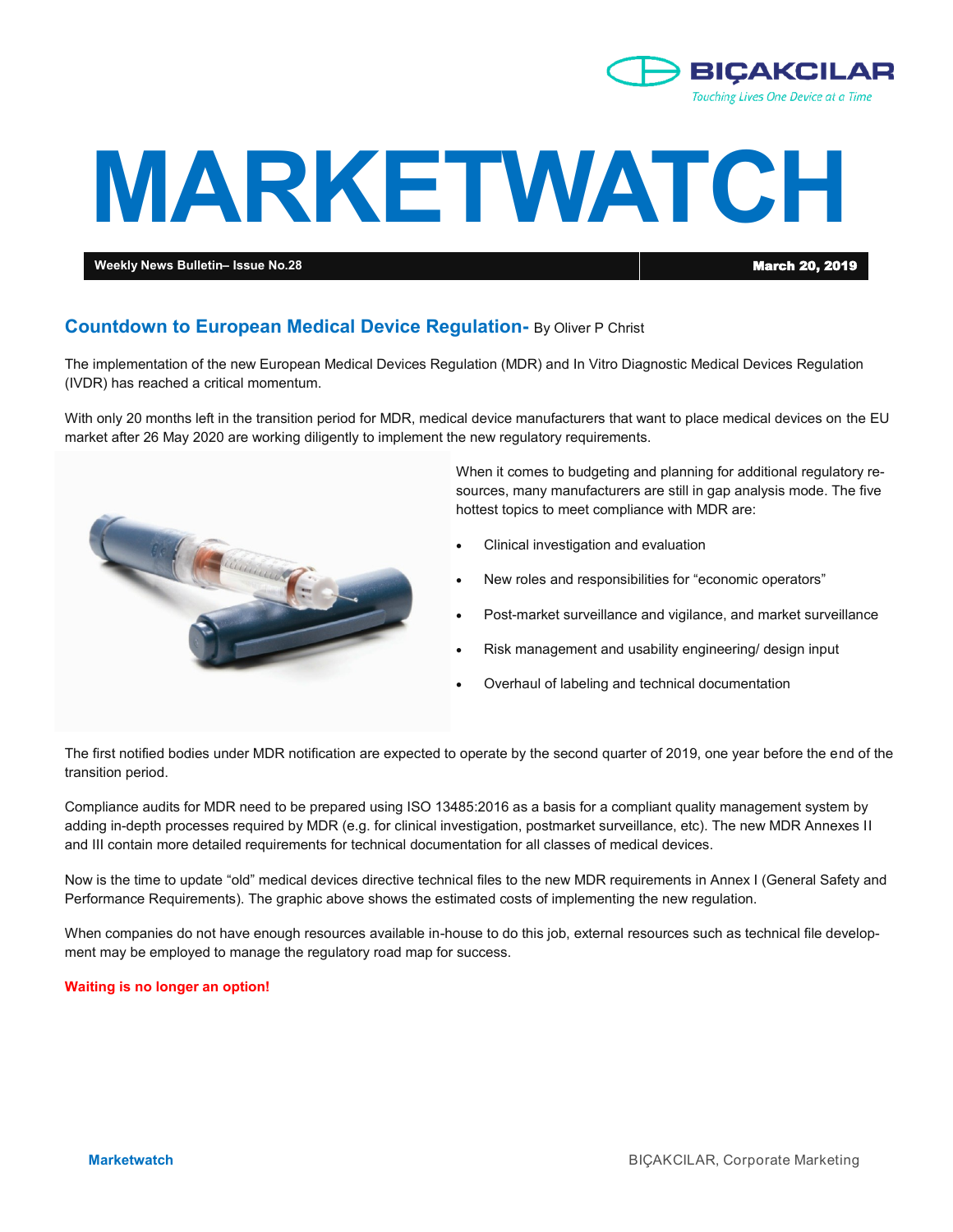# **J&J to acquire surgical robotics firm Auris Health for \$3.4bn**

Johnson & Johnson (J&J), through its subsidiary Ethicon, has signed a definitive agreement to buy surgical robotics maker Auris Health for a cash consideration of around \$3.4bn.

The deal also includes contingent payments of up to \$2.35bn, based on predetermined milestones.

Auris Health develops robotic technologies and has a strong focus on lung cancer. Its portfolio includes the Monarch Platform, which is currently used in bronchoscopic diagnostic and therapeutic procedures.

The US Food and Drug Administration (FDA) approved platform is said to feature robotics along with micro-instrumentation, an endoscope design, sensing and data science. J&J expects the deal to drive its entry into the robotics markets and provide opportuni-



Johnson & Johnson Medical Devices executive vicepresident and worldwide chairman Ashley McEvoy said: "In this new era of health care, we're aiming to simplify surgery, drive efficiency, reduce complications and improve outcomes for patients, ultimately making surgery safer.

"We believe the combination of best-in-class robotics, advanced instrumentation and unparalleled end-to-end connectivity will make a meaningful difference in patient outcomes."

The company added that the Monarch robotic technology will support its Lung Cancer Initiative and allow development of a differentiated digital solution to help patients with lung cancer.

# **Medtronic has reported positive results from the WRAP-IT clinical trial.**



successfully implanted in 99.7% of procedure attempts.

The randomised, multi-centre study evaluated the company's TYRX Absorbable Antibacterial Envelope in patients with cardiac implantable electronic devices (CIED).

TYRX is a mesh envelope designed to hold an implantable cardiac device or implantable neurostimulator. It stabilises the device after implantation, as well as releases antimicrobial agents, minocycline and rifampin over a minimum of seven days. The envelope is fully absorbed around nine weeks after implantation.

WRAP-IT was performed at 181 centres in 25 countries across North America, Europe, Asia and South America in a total of 6,983 patients. The envelope was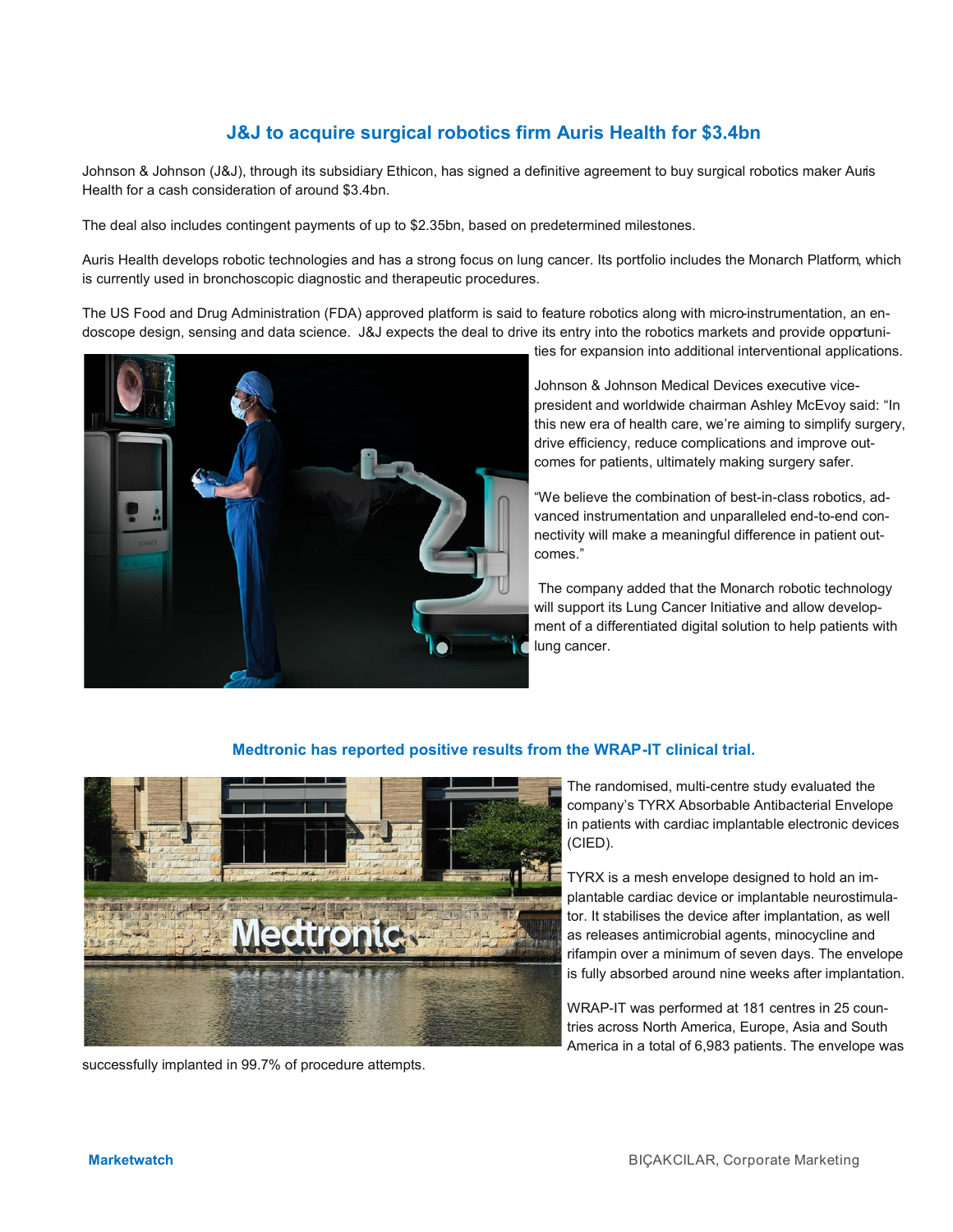# **Biotronik receives FDA approval for new cardiac devices**



Biotronik has secured approval from the US Food and Drug Administration (FDA) for the use of its Acticor and Rivacor cardiac rhythm management (CRM) devices to treat heart arrhythmias.

These small 3 Tesla (3T) magnetic resonance (MR) conditional CRM devices have rounded edges to reduce skin pressure and help lower the risk of skin erosion. Their long battery lives ensure fewer replacement surgeries and reduce costs.

Biotronik president Ryan Walters said: "The Acticor and Rivacor device systems reflect Biotronik's commitment to engineering solutions with a profound positive impact for patients, physicians and health systems.

"We remain focused on bringing cardiac solutions to the US market that streamline processes and improve the ability to deliver care without compromise."



### **Wanted: Partners to collaborate on wearable sensors**

Researchers from Purdue University in the US have developed a sticker-based sensor technology which they believe could hold serious potential for the medtech sector. The research was recently published in ACS Advanced Materials and Interfaces. The researchers say they are looking for partners to test and commercialise their technology.

"For the first time, we have created wearable electronic devices that someone can easily attach to their skin and are made out of paper to lower the cost of personalised medicine," said Ramses Martinez, a Purdue assistant professor of industrial engineering and biomedical engineering, who led the research team.

The "smart stickers" are made of cellulose, which is both biocompatible and breathable. They can be used to monitor physical activity and alert a wearer about possible health risks in real time.

The technology is patented through the Purdue Office of Technology Commercialization. The researchers say they are looking for partners to test and commercialise their technology. "The low cost of these wearable devices and their compatibility with large-scale manufacturing techniques will enable the quick adoption of these new fully disposable, wearable sensors in a variety of health care applications requiring single-use diagnostic systems,"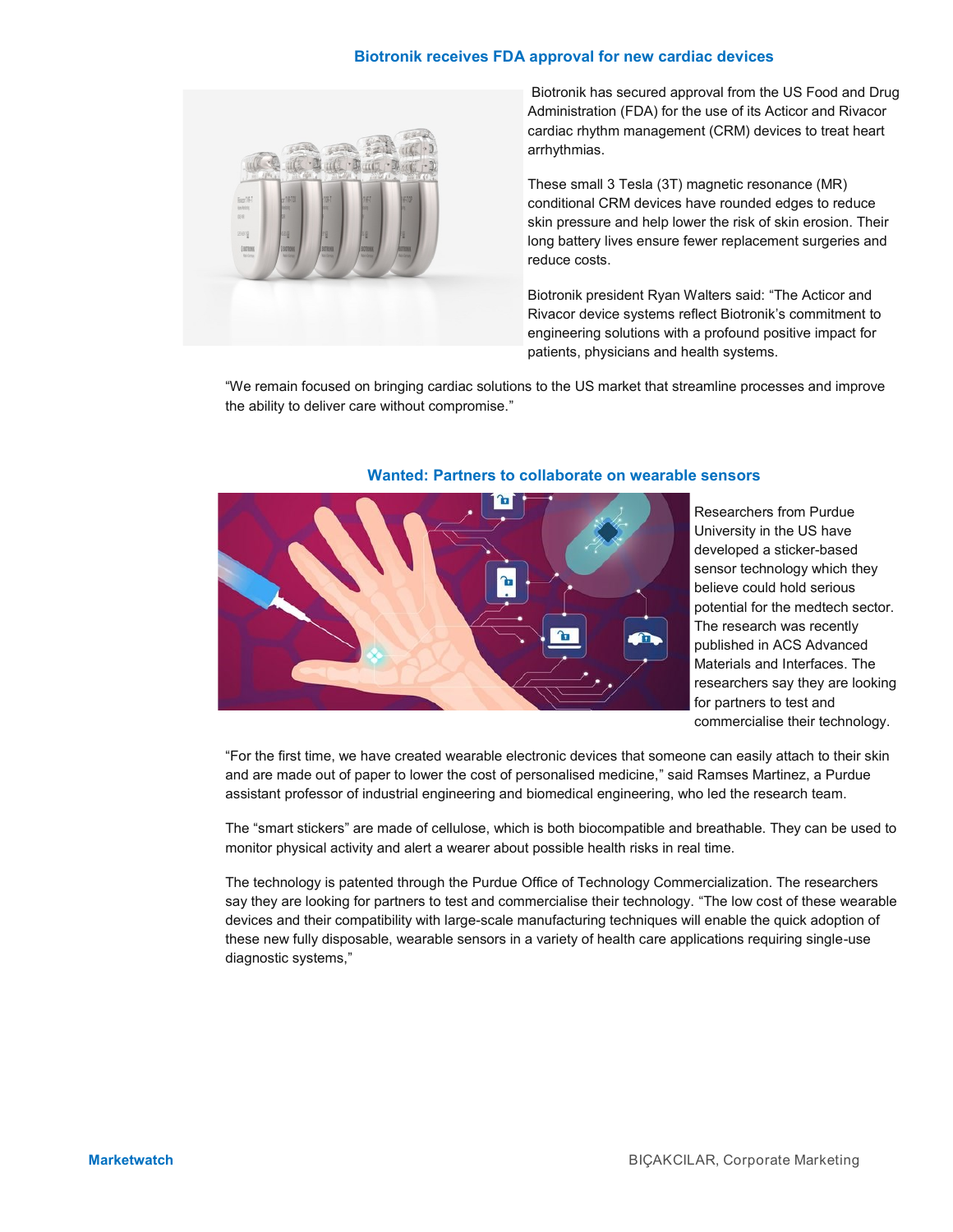# **Working double time: How Irish moulder doubled cleanroom capacity**



Trend Technologies Ireland, a contract moulder of devices for the medical and life sciences sectors, recently opened its third ISO Class 7 (10,000) cleanroom at its extensive 7,000 square meter manufacturing facility in Mullingar, Ireland.

Trend's capital investment in the facility and additional cleanroom space and equipment, including a number of Sumitomo Demag 50-tonne IntElect machines, has enabled the company to boost process stability and achieve shorter production runs.

Trend's site in Ireland is the company's 'Centre of Excellence' for injection moulding, and provides tooling, project management, Moldflow and Scientific Injection Moulding support to Trend Technologies sites globally.

"The Irish and UK medical device sector is in a sustained growth phase," noted Trend's manufacturing manager, Tom Kelly. "We are in the process of building another cleanroom, which when complete in the summer will expand our cleanroom manufacturing capacity by an additional 400 square meters. This is in response to the positive outlook for the sector and the increasing demand for high quality medical device components."

Items moulded on site by Trend form part of Class I, IIA, IIB and III medical devices and include wound care products, diagnostic laboratory consumables, ventilator housings, surgical handles and stent delivery subcomponents. Most of these are highly customised, so when making the investment in new cleanroom machinery Trend focused on sourcing equipment that would automate process stability and increase product integrity.

To accomplish the combination of precision and repeatability, Trend makes full use of the activeLock technology installed on each IntElect. "We use it on every product moulded and activeLock saves us an awful lot of bother when dealing with such small shot weights. It means we don't have to run any decompression, which can draw air into the melt. This ultimately reduces rejects." Since installation, Trevor said activeLock has reduced defects in the process significantly. Industry 4:0 is certainly firmly on Trend's radar and the company has been approached by Sumitomo (SHI) Demag's UK Managing Director, Nigel Flowers to participate in a predictive maintenance trial. "From a production perspective, we are fairly Industry 4:0 advanced and use real-time data to work smarter, reducing programming complexity and production lead times," notes Tom. Already, the technology is improving the company's 24-hour breakdown response time by 80%, as well as increasing first time fix rates to over 90%.